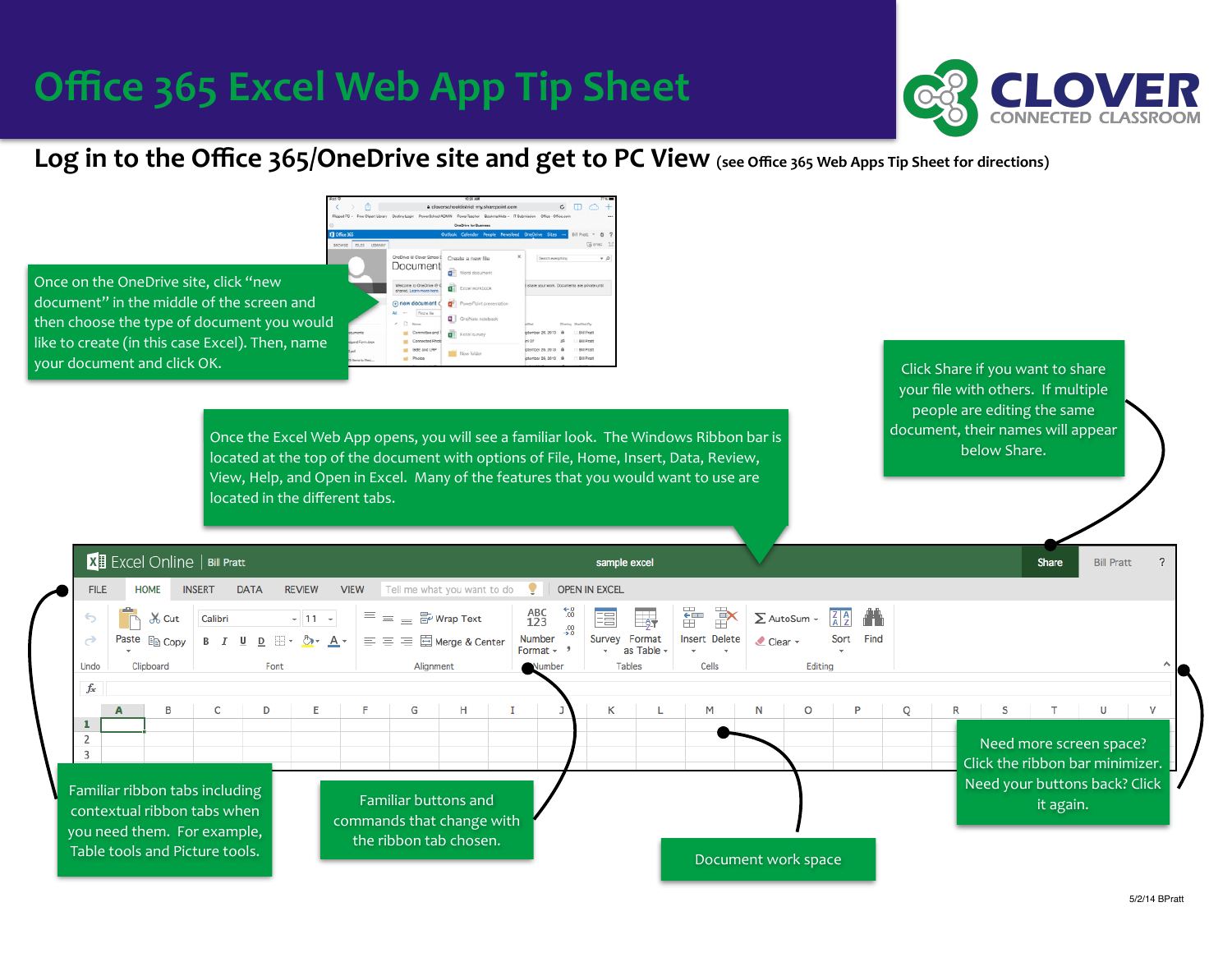# **Office 365 Excel Web App Tip Sheet**



#### **Specific Ribbon Buttons and Commands**

The Home tab holds your formatting features you are used to (font, bold, copy, paste, undo, number formats, and alignment options. You can also insert or delete rows and columns, do autosum, clear contents or formatting, sort, and find.

| $\mathbf{X}$ Excel Online   Bill Pratt |                                                  |               |             |                                                        |             | sample excel                                       |                                 |                                  |                      |                             |       |                                |                         |      |      |
|----------------------------------------|--------------------------------------------------|---------------|-------------|--------------------------------------------------------|-------------|----------------------------------------------------|---------------------------------|----------------------------------|----------------------|-----------------------------|-------|--------------------------------|-------------------------|------|------|
| <b>FILE</b>                            | <b>HOME</b>                                      | <b>INSERT</b> | <b>DATA</b> | <b>REVIEW</b>                                          | <b>VIEW</b> | Tell me what you want to do $\left  \cdot \right $ |                                 |                                  | <b>OPEN IN EXCEL</b> |                             |       |                                |                         |      |      |
|                                        | والألواء<br>$66$ Cut<br>$\overline{\phantom{a}}$ | Calibri       |             |                                                        |             | $\dot{=}$ $\equiv$ $\frac{m}{m}$ Wrap Text<br>Ξ    | ABC<br>123                      | $^{+.0}_{00}$<br>$^{+00}_{-0.0}$ | 囯                    | $\overline{\mathbb{F}}$     | 뚊     | r                              | $\Sigma$ AutoSum $\sim$ | 79   |      |
| $\overrightarrow{C}$                   | Paste <b>Fig Copy</b>                            |               |             | B $I \sqcup \underline{D} \sqcup \neg \Diamond \neg A$ |             | $\equiv \equiv \equiv \equiv$ Merge & Center       | Number<br>Format $ \frac{9}{2}$ |                                  | ÷                    | Survey Format<br>as Table - | ۰.    | <b>Insert Delete</b><br>$\sim$ | Clear -                 | Sort | Find |
| Undo                                   | Clipboard                                        | Font          |             |                                                        |             | Alianment                                          | Number                          |                                  | <b>Tables</b>        |                             | Cells |                                | Editing                 |      |      |
|                                        |                                                  |               |             |                                                        |             |                                                    |                                 |                                  |                      |                             |       |                                |                         |      |      |